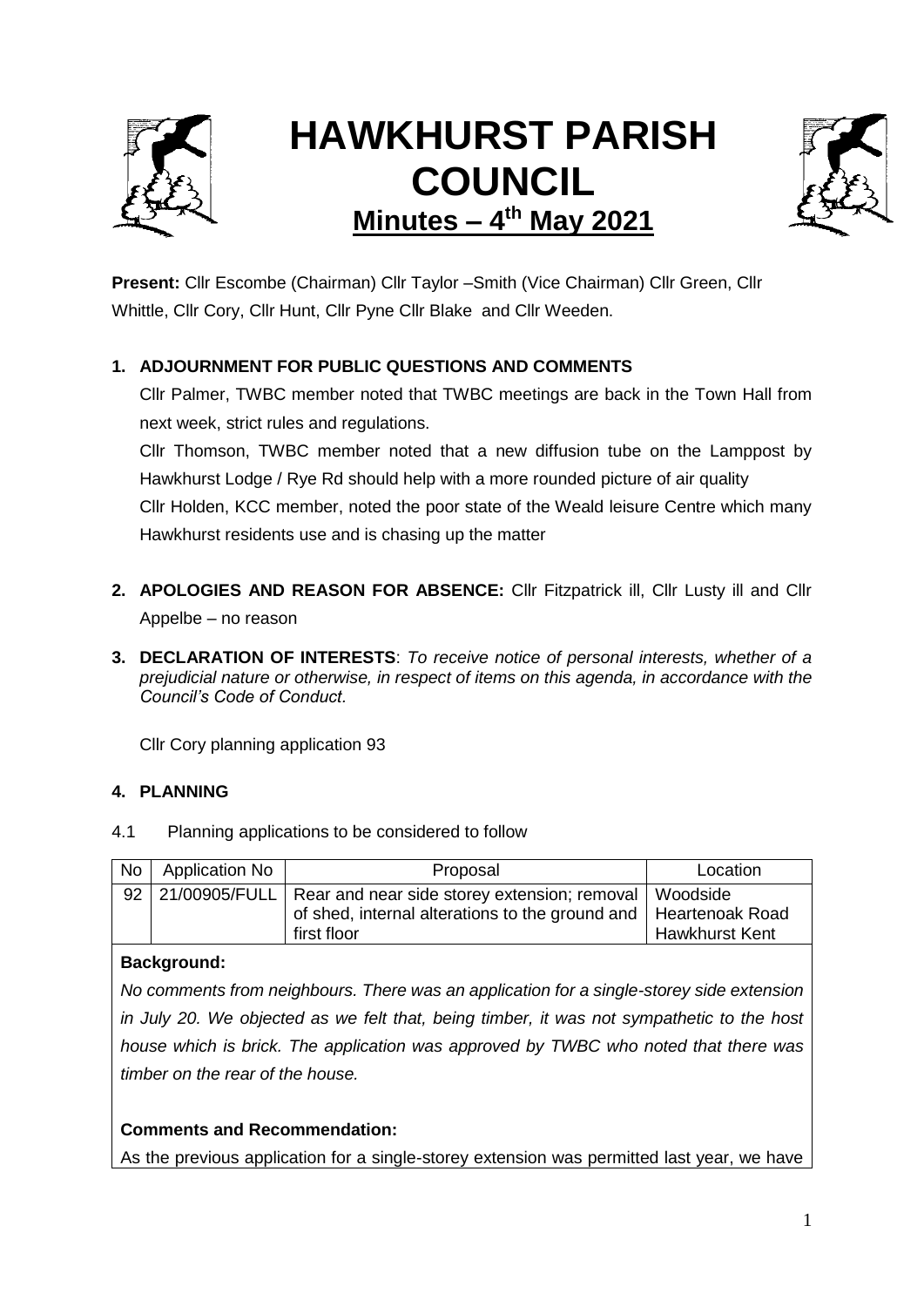no objection to the principle of an extension in this location. The proposed extension does not appear to be any more intrusive than that which was permitted previously. In particular, it does not appear to extend further to the side of the house.

However, we do have some reservations about the impact on the host house. The use of brick is in accordance with HD4 of the NDP which requires that house extensions are to be sympathetic with the style of the host house and use similar materials and fenestrations. But the proposal to use black windows rather than white appears to be at odds with this requirement. From the information available, we are also concerned that this proposal does not appear to sit well with the host house and gives the impression of being "bolted-on" rather than integrating well.

However, on balance and given that the previous application was permitted by TWBC, we **support** this application

# **Vote Support 8, Object 0 Abstain 1 (Cllr Pyne) Comment Control Control Control Decision: support**

| 93 21/01070/TPO | Trees: T1 reduce by 2-3 metres in height and   Oakfield Hawkhurst |                |  |
|-----------------|-------------------------------------------------------------------|----------------|--|
| 17              | remove dead wood.                                                 | Cranbrook TN18 |  |
|                 |                                                                   | 4JR            |  |

# **Background:**

*No comments from neighbours.*

## **Comments and Recommendation:**

Having reviewed the application form, there does not seem to be any specific need for this work - the tree is healthy and there is no suggestion it is dangerous. The appearance of the tree would be altered by these works. We **object** to this application.

## **Vote**

**Support 0, Object 7 Abstain 2 (Cllr Cory and Blake) Decision: support**

| 94 | 21/01100/FUL | Erection of 3 berth garage to serve Riverside |                  | <b>Barn</b> |
|----|--------------|-----------------------------------------------|------------------|-------------|
|    |              | approved new dwelling on the site             | <b>Hastings</b>  | Road        |
|    |              |                                               | <b>Hawkhurst</b> |             |
|    |              |                                               | <b>Cranbrook</b> | Kent        |
|    |              |                                               | <b>TN184RT</b>   |             |

# **Background:**

*No comments from neighbours. We supported the previous application in December 2020 for a 4-berth garage.*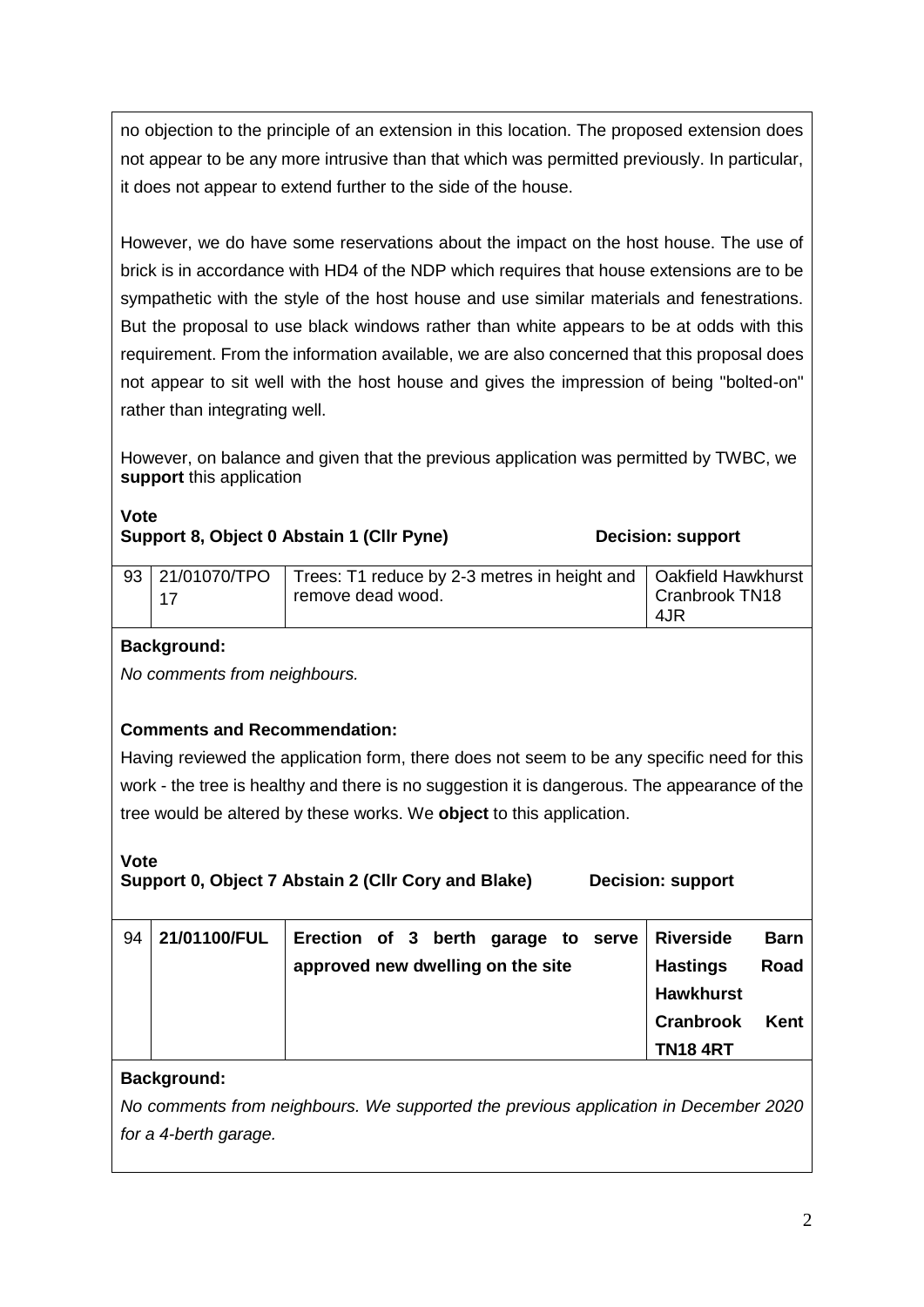## **Comments and Recommendation:**

The choice of materials, timber and slate, are appropriate for the location. The proposed garage is large, but the house has 5 bedrooms so a garage of this size seems appropriate. The garage will be visible from the road, but the conversion of the barn to a house will have already altered this view. The proposed garage is an attractive design, using natural materials, and would be subservient to the main house.

We have some reservations about the height of the garage, but this relates more to the potential for conversion to living space in the future rather than the impact on the site. Therefore, we would request that a condition that ensures that the garage cannot be converted to residential accommodation.

We **support** this application.

**Vote Support 9, Object 0 Abstain 0 Decision: support**

## **5. MATTERS FOR FURTHER DISCUSSION:**

#### **5.1 Council structure**

Cllr Escombe introduced the debate on two matters;

## 1. **Change Planning Advisory Group to Planning Committee**

Cllr Escombe explained that this would be in the evening, in public, once every three weeks with delegated power to support, object and comments to TWBC – who decide on planning.

Any Councillor can attend and speak but only those on the Planning Committee could vote.

Cllr Taylor-Smith felt it would be a good change to help with transparency – if a resident speaks for or against an application they want to speak at the key meeting - Planning Committee would be the best bet. If a large application or challenging application needs to come to Council.

Cllr Blake, Hunt and Cory general agreement with above.

Cllr Weeden suggest the Committee could refer to Council

Conclusion of discussion was good idea amend Terms of reference with Planning Committee to allow for referral to the Council or call in to Council if three or more Cllrs call in to review decision of the Planning Committee at Full Council.

**Cllr Escombe proposed and Cllr Taylor-Smith proposed the Planning Committee Terms of Reference with amendments to allow for referral to the Council or call in to**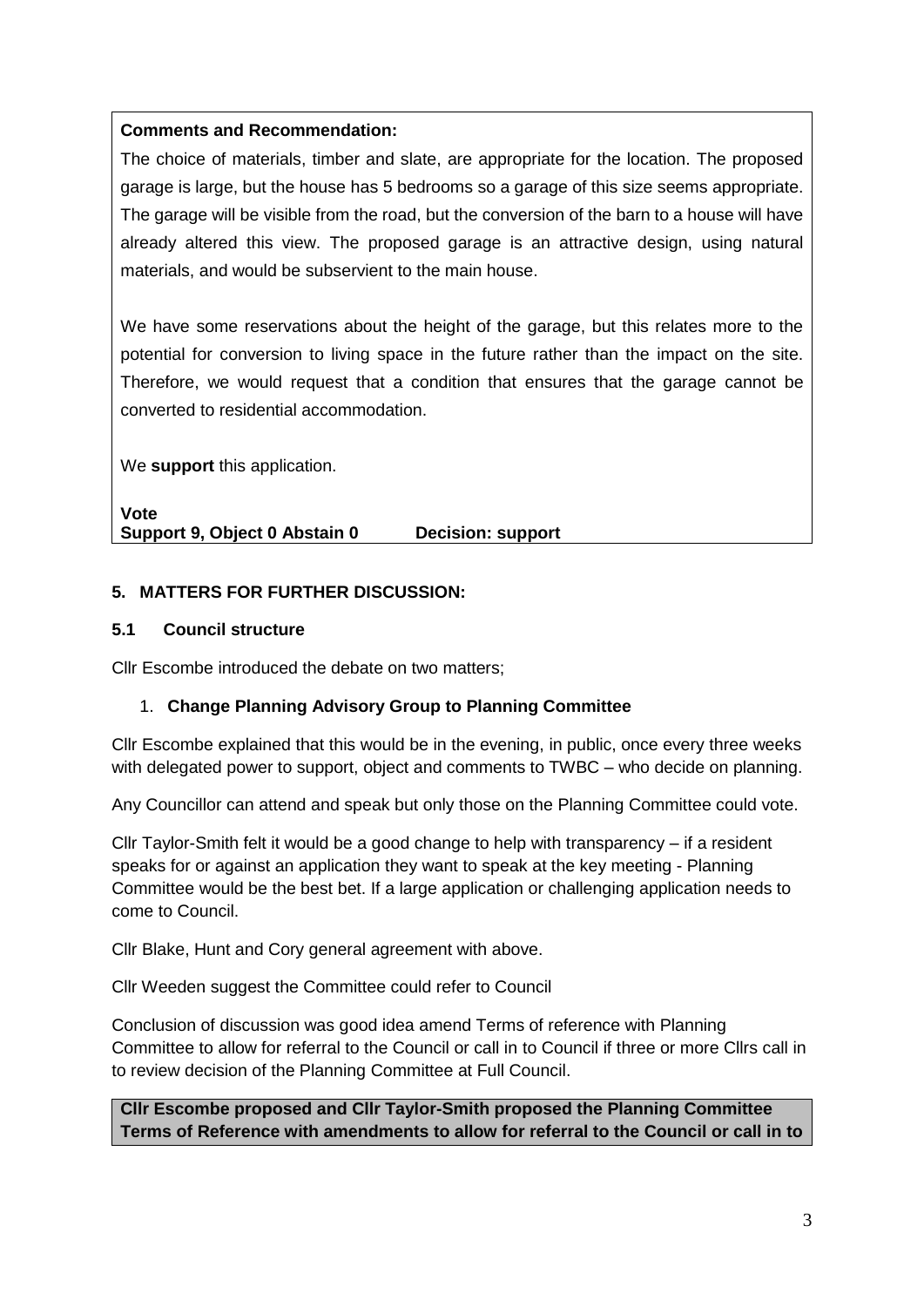**Council if three or more Cllrs call in to review decision of the Planning Committee at Full Council– agreed 7 and 2 abstentions (Cllr Hunt and Cllr Whittle)** 

## 2. **Community and Sports Centre Committee**

Cllr Escombe explained the various options in the report and that this was the biggest project

Cllr Taylor-Smith felt a committee dedicated to driving this forward was required, there was general agreement.

**Cllr Taylor-Smith proposed and Cllr Hunt seconded to form a Community and Sports Centre Committee – agreed 10 – 1 (Cllr Whittle abstained)**

## **5.2 AGM**

Cllr Escombe verbal update that we either delegate to the Clerk in consultation with Chairman or undertake strict protocols for "actual meetings at KGV.

Proposed protocols;

## **Before the AGM meeting**

Make sure you are familiar with the Council Ipad Register on the government website for rapid flow test – see below You can order your test kits on line – they arrive next day [https://www.nhs.uk/conditions/coronavirus-covid-19/testing/regular-rapid-coronavirus-tests-if](https://www.nhs.uk/conditions/coronavirus-covid-19/testing/regular-rapid-coronavirus-tests-if-you-do-not-have-symptoms/)[you-do-not-have-symptoms/](https://www.nhs.uk/conditions/coronavirus-covid-19/testing/regular-rapid-coronavirus-tests-if-you-do-not-have-symptoms/)

## **On the evening**

Make sure you have charged the Council Ipad Where a coat / warm clothes as the windows / doors will be open to help with ventilation Suggest you arrive at 7:15 - 7:30pm to make sure you link into the KGV website and test the IT for the start of the meeting at 7:45pm

## **Venue:**

KGV sports pavilion

## **KGV**

 $KGV - up to 50\%$  capacity = up to 12 people with precautions (1 metre plus social distancing) IT details will be on your chair to link into the KGV website.

## **Precautions for all attendees**

Take a Rapid Lateral Flow COVID 19 self-test – see link below – they are free